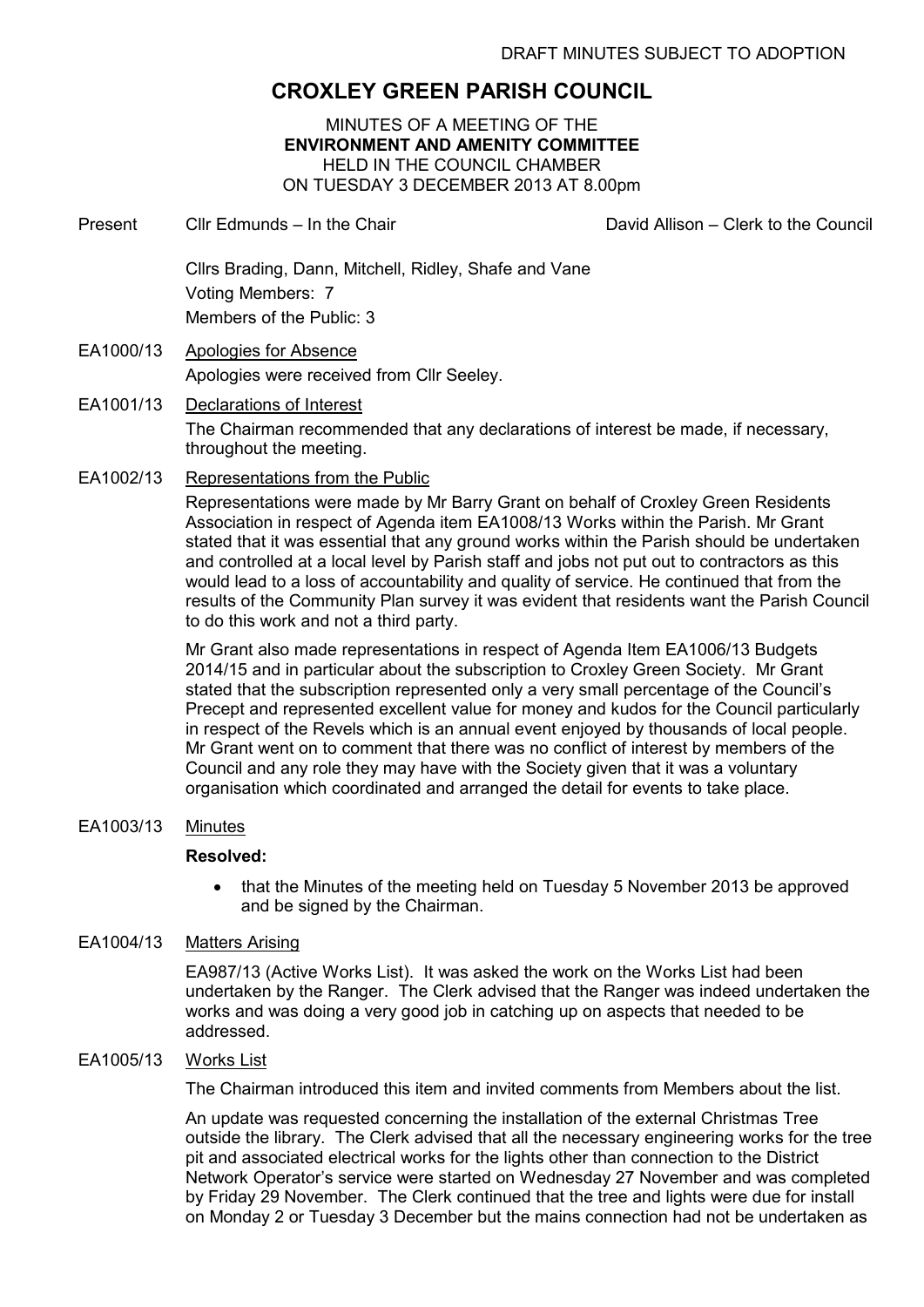this needs to be done by the District Network Operator which was due imminently.

Resolved:

• That the Works List for November be noted.

#### EA1006/13 Budgets 2014/15

The Chairman introduced this item and the Clerk referred to version3 dated 22 November of the Budget Schedule that was circulated previously.

The Clerk stated that at the current time submissions had been received for a range of projects in Stones Orchard (£1,000), the Dog Show (£250) and for the Wassail (£250). In addition provision was being made for Plants and Shrubs (£1,000), Dog Hygiene (£10,000), Christmas lights (£13,784), New Years Eve Fireworks (£4,500) and contingency sum for the War Memorial (£200).

The Clerk advised that subsequent to the issue of Version 3 of the Schedule submissions had been received for producing a new local map for walkers and cyclists (£1,000), Provision of Bird/Bat boxes  $(E150)$  and to commission a survey on the drainage pond on the Green near Killingdown Farm (£1,000).

A discussion ensued about ponds and the Clerk advised that there was already a simple management plan in place for the drainage pond on the Green. It was considered that the proposal to commission a survey should be less specific.

## EA1007/13 Car Parking on the Green

The Chairman introduced this item and stated that there had of late been a number of complaints about unauthorised car parking on the Green. The Chairman continued that these complaints had been referred to Three Rivers District Council (TRDC) as the land owner but they have stated that there is little that they can do to stop the parking.

It was commented that the main problem area were by the War Memorial, New Road to Stones Orchard and in the vicinity of the Guild of Sports entrance particularly at week ends when there is rugby being played.

It was pointed out that TRDC does have Byelaws which cover the Green which does prohibit unauthorised vehicles but TRDC have said that they do not have the resources to take civil action against offenders.

It was generally agreed that the response from TRDC was disappointing but efforts should be concentrated on prevention rather than legal recourse. It was considered that the tarmac area by the War Memorial which was being used as a car parking space could have the tarmac removed, grassed over and the drop kerb removed or as an alternative option two posts and a chain between the two could be installed.

It was considered that there should be more 'no parking' signs and that a flyer should be place under windscreen wipers on unauthorised parked cars advising that it was against the Byelaw to park and refer to the environmental impact and damage to the integrity of the Green.

After further discussion it was proposed that there should be a joint initiative with TRDC to address this matter and budget provision be put into the Council budget with a request for match funding from TRDC.

## **Resolved:**

• That a budget proposal for £2,500 be included in the Council's budget with a request to TRDC for match funding to restrict parking on the Green.

## EA1008/13 Works within the Parish

The Chairman introduced this item and asked Cllr Ridley to elaborate. Cllr Ridley referred to his paper and said that the use of contractors to undertake works in the Parish area would provide best value for money for residents.